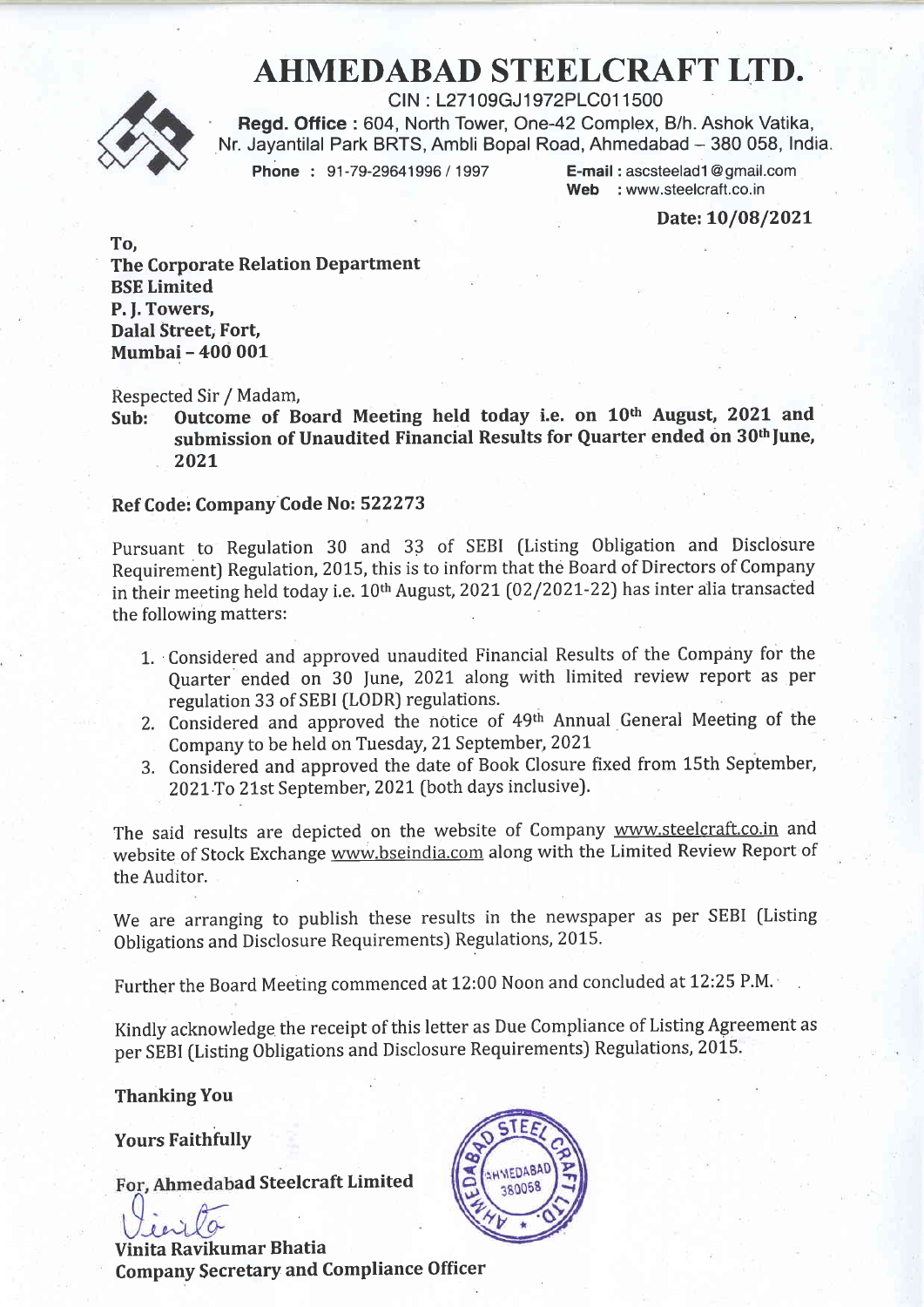# AHMEDABAD STEELCRAFT LTD.

Regd. Offi. :\_604 North Tower, One-42 Complex, B/h.Ashok Vatika,<br>Nr.Javantilal Part BRTS, Ambli Bopal Road, Ahmedabad - 380 058 (INDIA) Ph.: 091-79-26401996/97, 26404223 E-mail : $\frac{\text{asserted}}{\text{max}}$  : 091-79-26404656 Web : www.steelcraft.co.in Web : www.steelcraft.co.in

CIN: L27109GJ1972PLC011500

## STATEMENT OF STANDALONE UN-AUDITEDFINANCIAL RESULTS FOR THE QUARTER ENDED ON 30th JUNE 2021.

(Rs.In Lacs)

| <b>Particulars</b>                                                             | Quarter ended on           |                          |                            | Year<br>ended on         |
|--------------------------------------------------------------------------------|----------------------------|--------------------------|----------------------------|--------------------------|
|                                                                                | 30.06.2021<br>(Un-Audited) | 31.03.2021<br>(Audited)  | 30.06.2020<br>(Un-Audited) | 31.03.2021<br>(Audited)  |
| <b>Income:</b>                                                                 |                            |                          |                            |                          |
| Net Sales/Income from Operations -including<br><b>Export Incentives</b>        | 1.17                       | 22.20                    | 198.66                     | 193.62                   |
| Other Income(including Share of Profit from<br>Partnership Firms& LLP)         | 11.65                      | 49.83                    | 10.64                      | 109.62                   |
| <b>Total Income</b>                                                            | 12.82                      | 72.03                    | 209.30                     | 303.24                   |
| <b>Expenses:</b>                                                               |                            |                          |                            |                          |
| Cost of materials consumed                                                     | --                         |                          | $- -$                      |                          |
| Purchase of Traded goods                                                       | --                         | 13.00                    | 181.10                     | 163.29                   |
| Change in inventories of finished goods,<br>work in progress & stock in trade  |                            |                          | 0.18                       | 0.18                     |
| Employees benefits expenses                                                    | 17.55                      | 17.55                    | 21.95                      | 77.19                    |
| <b>Finance Costs</b>                                                           | 0.21                       | 0.42                     | 0.39                       | 1.28                     |
| Depreciation, Depletion & Amortisation<br>expenses                             | 4.82                       | 4.93                     | 5.05                       | 19.70                    |
| Other Expenditure                                                              | 12.80                      | 21.32                    | 16.85                      | 75.12                    |
| <b>Total Expenses</b>                                                          | 35.38                      | 57.22                    | 225.52                     | 336.76                   |
| Profit(+)/Loss(-) before exceptional item and<br>tax                           | $(-)$ 22.56                | 14.81                    | $(-) 16.22$                | $(-)33.52$               |
| <b>Exceptional Items</b>                                                       |                            |                          |                            |                          |
| Profit (+)/Loss(-) before tax                                                  | $(-)$ 22.56                | 14.81                    | $(-) 16.22$                | $(-)33.52$               |
| <b>Tax Expenses</b><br><b>Current Tax</b><br>Deferred Tax Liability / (Assets) | 1.05                       | 1.30                     | $(-)$ 12.67                | $(-) 10.93$              |
| Net Profit (+)/Loss(-) for the Period/Year                                     | $(-) 23.61$                | 13.51                    | $(-)$ 3.55                 | $(-)$ 22.59              |
| <b>Other Comprehensive Income</b>                                              | 25.44                      | 11.00                    | 38.32                      | 102.08                   |
| <b>Total Comprehensive Income for the</b>                                      | 1.83                       | 24.51                    | 34.77                      | 79.49                    |
| <b>Period/Year</b>                                                             |                            |                          |                            |                          |
| Paid up Equity Share Capital<br>Face Value of Equity Share Capital             | 409.20<br><b>Rs.10/-</b>   | 409.20<br><b>Rs.10/-</b> | 409.20<br>Rs.10/-          | 409.20<br>$Rs.10/-$      |
| Other Equity (Excluding revaluation reserves)                                  |                            | -−                       |                            | 2147.48                  |
| Earning Per Share (Rs/equity)(Non Annualised)                                  |                            |                          |                            |                          |
| <b>Basic</b><br>Diluted                                                        | $(-) 0.58$<br>$(-) 0.58$   | 0.33<br>0.33             | $(-) 0.09$<br>$(-) 0.09$   | $(-) 0.55$<br>$(-) 0.55$ |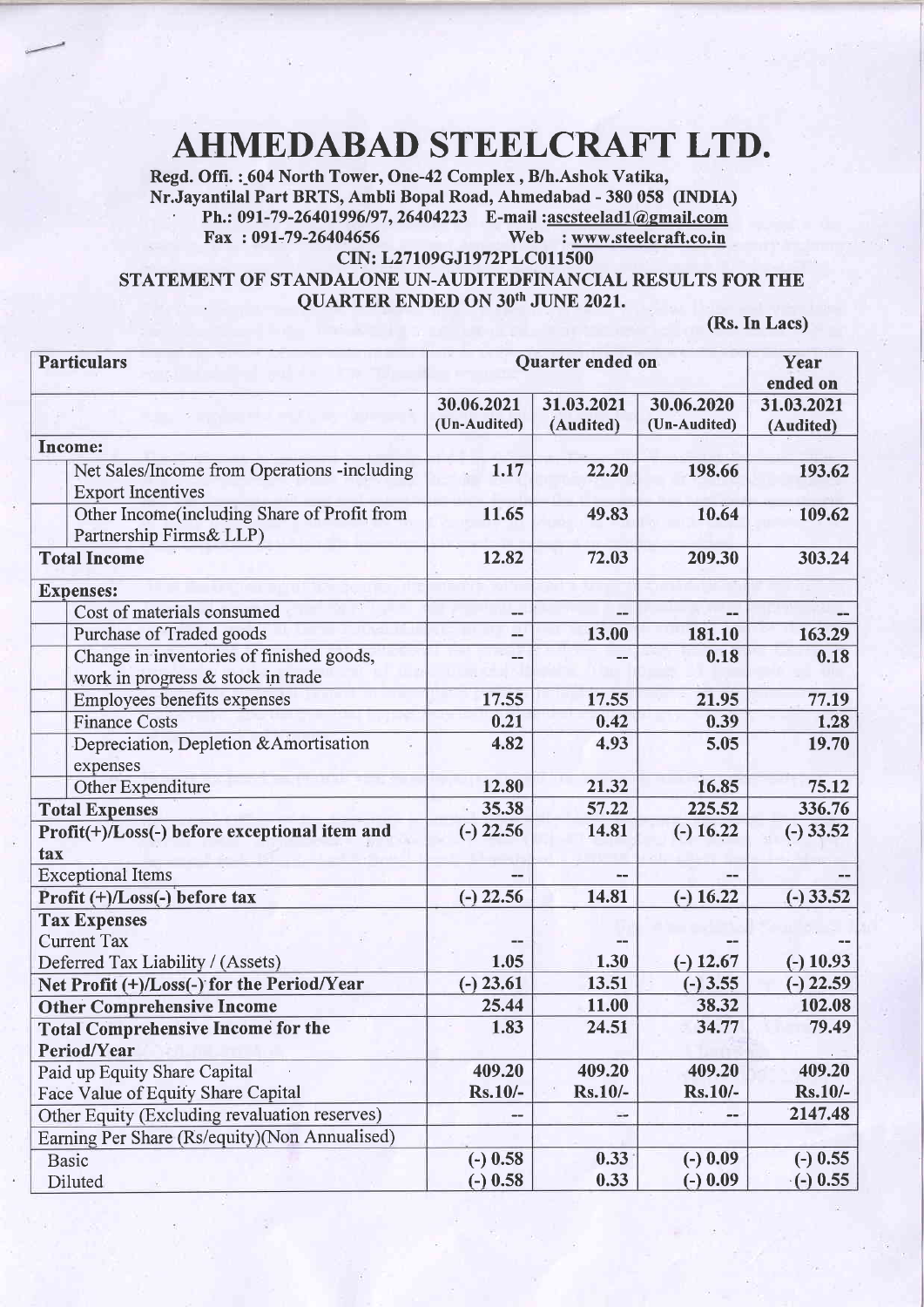## Notes :

- 1. These Un-Audited results were reviewed by the Audit Committee and taken on record at the meeting of the Board of Directors of the Company held on 10.08.2021. The statutory auditors have carried out a "Limited Review" of financial results for the period ended 30<sup>th</sup> June, 2021.
- 2. The Company's operations fall under single segment i.e. M.S. Window, Door and Ventilator Sections (Non-Alloy). Considering the nature of company business and operations, as well as based on review of operating result, there is only one reportable segment in accordance with requirements of  $Ind As - 108$  "Operating segment".
- Export incentives and duty drawback scheme are taken on cash basis. 3.
- The Company is engaged in trading of M.S. Window, Door and Ventilator Sections (Non-4. Alloy) & Merchant Trade Activities. Besides the Company has share in Partnership engaged in Land development and real estate activities. Further the Company has also done investment in Body Corporate promoted by the Company in Mongolia jointly with other parties. The body corporate in which the investment is made is engaged in mining activities.
- As at the beginning of the quarter, the country witnessed a surge in Covid-l9 cases referred to as second wave of pandemic. Local and regional lockdowns / restrictions were implemented in certain areas. In these circumstances, safety of our employees continues to be our key priority. The Company has considered the possible effects that may result from Covid-l9 pandemic in the preparation of these financial Results. The impact of pandemic on the Company's financial results in subsequent periods is highly dependent on the situations as they evolve, and the eventual impact may differ from that estimated as at the date of approval of these financial Results 5.
- 6. Figures for previous period/year have been regrouped / re-arranged, wherever necessary.
- Registered Office of the Company is shifted from 401, "637" Complex, Panchvati 2nd Lane, Gulbai Tekra, Ahmedabad - 380006 to N.T. 604 ONE-42 Complex, B/h Ashok Vatika, Nr. Jayantilal Park BRTS, Ambli Bopal Road, Ahmedabad - 380058 with effect from lst March, 2020. 7.

For Ahmedabad Steelcraft Ltd.

ablel & gall

Ashok C. Gandhi Chairman (DIN 00022507)

Place: Ahmedabad Date : 10-08-2021